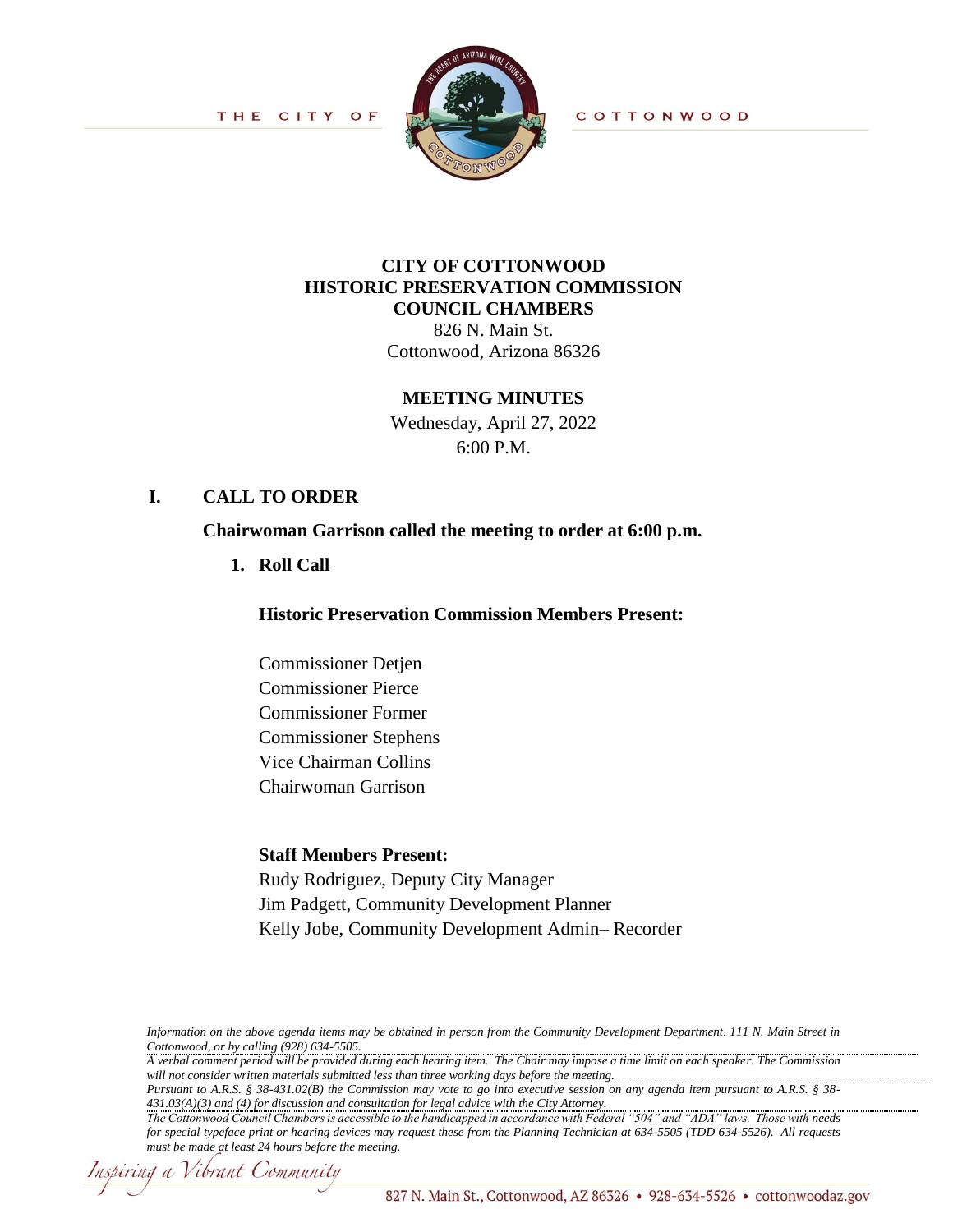

COTTONWOOD

## **2. Approval of Minutes:** March 23, 2021 Meeting

*Motion: To approve minutes Made by: Commissioner Collins Second: Commissioner Pierce*

*Approved Unanimously*

# **II. Informational Reports & Updates –**

Planner Padgett introduced the new Commissioner, Kristina Detjen. He reminded everyone to RSVP to the Employee/Volunteer event.

He advised the Commission that the P & Z Commission recommended to City Council to approve Merkin Vineyard's extension request on the conditions of rezoning. They are looking to be open the end of next year. He advised the Commission that he is retiring and July  $8<sup>th</sup>$  will be his last day.

- **III. Call to the Public – None**
- **IV. Special Presentations – None**
- **V. Old Business: None**

### **VI. New Business:**

# **1. Small Grant Program (50/50) –**

Planner Padgett stated this grant is to be only be used on Landmarked Properties. He stated the maximum matching amount will be \$3500.00. The applicant will have 90 days to submit their application. He stated the money that funds this grant comes from the Home Tour.

*Pursuant to A.R.S. § 38-431.02(B) the Commission may vote to go into executive session on any agenda item pursuant to A.R.S. § 38- 431.03(A)(3) and (4) for discussion and consultation for legal advice with the City Attorney.* 

Inspiring a Vibrant Community

*Information on the above agenda items may be obtained in person from the Community Development Department, 111 N. Main Street in Cottonwood, or by calling (928) 634-5505.*

*A verbal comment period will be provided during each hearing item. The Chair may impose a time limit on each speaker. The Commission will not consider written materials submitted less than three working days before the meeting.*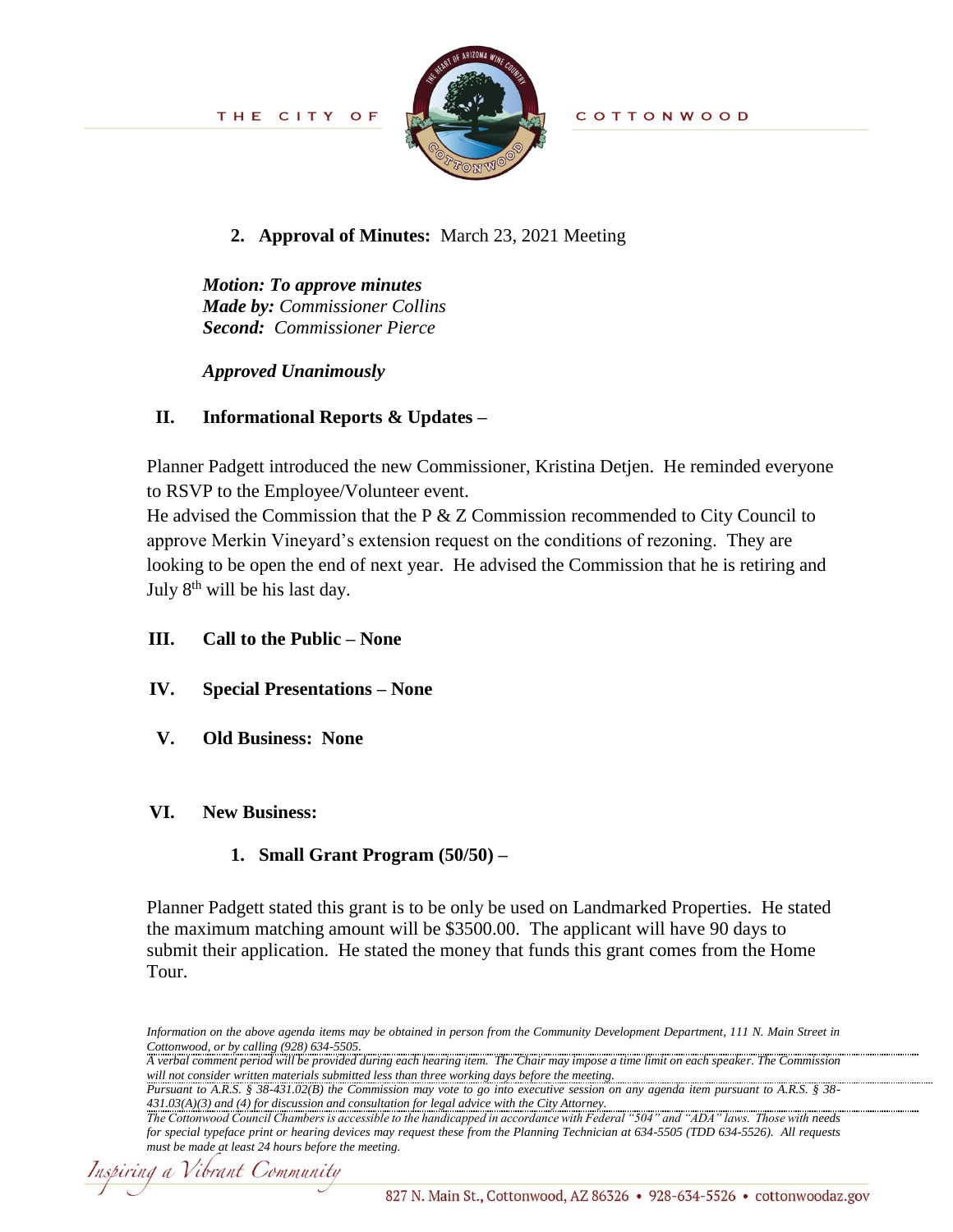COTTONWOOD

THE CITY OF



*Motion to approve the draft proposal and staff to start advertising for the 2022-23 Small Grant Program in May, June and July***:**

*Made By: Commissioner Stephens* 

*Second: Commissioner Pierce* 

# *Roll Call Vote:*

*Commissioner Detjen - Aye Commissioner Pierce - Aye Commissioner Former – Aye Commissioner Stephens - Aye Vice Chairman Collins - Aye Chairwoman Garrison - Aye*

*Unanimously Carried*

### **VII. Discussion Items:**

# **1. Cottonwood Historic Property Tour – Committee Presentation**

Planner Padgett stated it may be good for the Commission to have more of a presence at the Walkin on Main in November.

Commissioner Former suggested advertising for the tour now on the website.

### **2. Landmarking – Committee Presentation**

Vice Chairman Collins stated they will be canvasing for new Landmarking prospects on May 14<sup>th</sup>. Commissioner Detjen will be joining this Committee.

# **3. Memorial Brick Program -**

Chairwoman Garrison requested to have a QR Code added to the brick order form. She asked to get information packets to hand out at the Wine Festival this coming weekend.

*Pursuant to A.R.S. § 38-431.02(B) the Commission may vote to go into executive session on any agenda item pursuant to A.R.S. § 38- 431.03(A)(3) and (4) for discussion and consultation for legal advice with the City Attorney.* 

*Information on the above agenda items may be obtained in person from the Community Development Department, 111 N. Main Street in Cottonwood, or by calling (928) 634-5505.*

*A verbal comment period will be provided during each hearing item. The Chair may impose a time limit on each speaker. The Commission will not consider written materials submitted less than three working days before the meeting.*